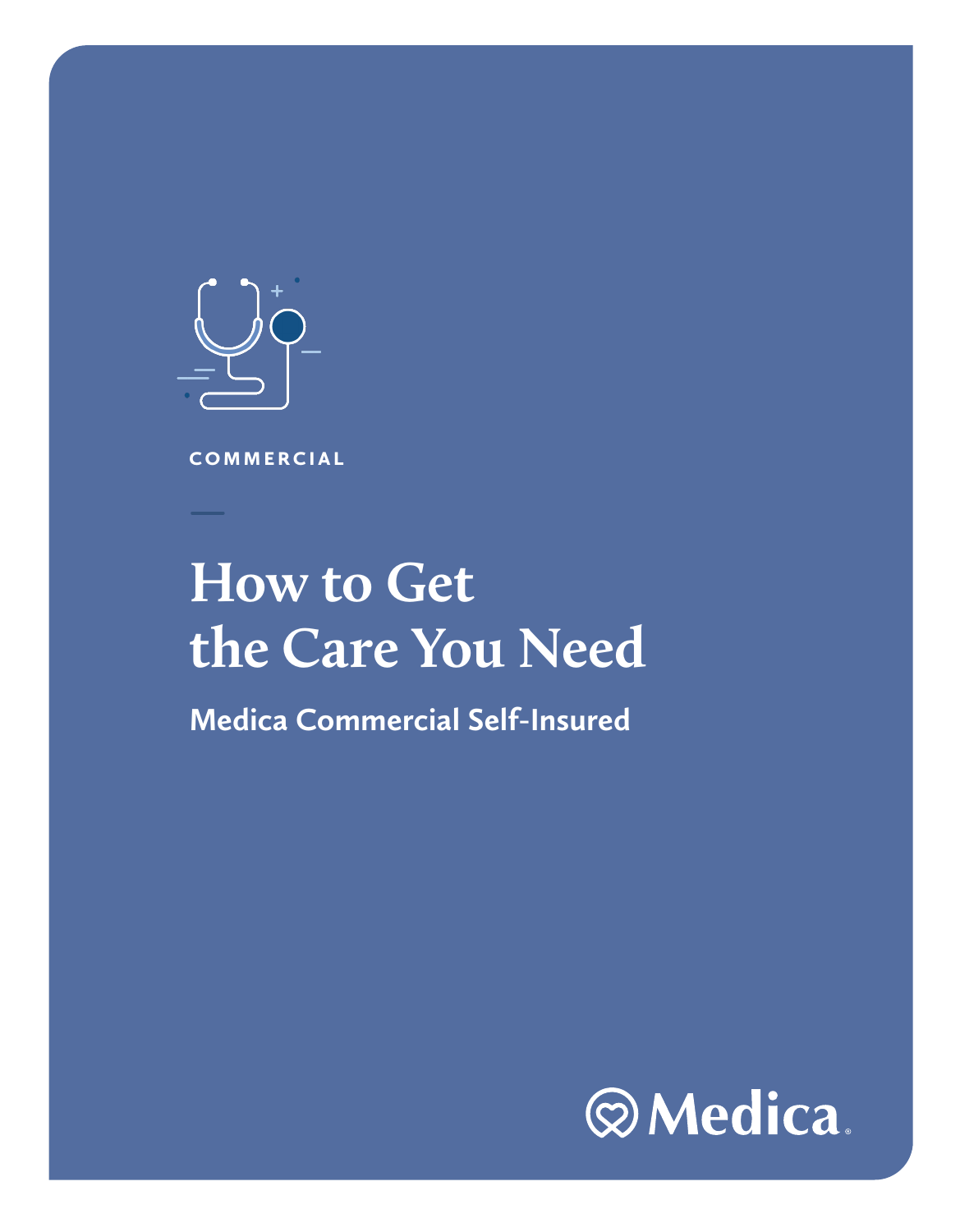## How to get the care you need

#### **Your guide to Medica**

We are happy to have you as a member. Your health care coverage is a valuable resource to help you receive quality care. This guide explains some of your health care options and has important information about your rights and responsibilities as a consumer. It also tells where to find more information if you need it.

**Please note**: Your health plan is self-insured, which means benefits are paid by the plan sponsor, usually your employer. Medica provides claims administration services for the plan, but does not insure the plan. Throughout this booklet, all self-insured covered persons will be referred to as "members" rather than the formal title of "self-insured covered persons."

#### **File it**

Please read and save this document. It may help whenever you have questions about your coverage. Some Medica members use a file folder to keep all of their health care information in one place. Typical items you may want to include in your health care file are:

- Your coverage document, called a "Summary of Benefits," is available on your secure account. Go to **Medica.com/** SignIn and select your plan name (listed on your Medica ID card as Care Type), then log in to your secure member site.
- "Summary of Benefits and Coverage" document
- Any "Explanation of Benefits" you receive
- Information from your health care provider or clinic
- Information about eye care
- Receipts for copayments or other medical expenses

Some programs and services may not be available to all members, depending upon your health insurance plan.

If any information in this guide conflicts with your coverage document, your coverage document will govern in all respects.

# Find what you need online

Get the information you need about your benefits online. Go to **Medica.com/SignIn** and select your plan name (listed on your Medica ID card as Care Type). Throughout this document, we'll let you know whenever more information is available online.

If you need help or additional information, you can also contact Customer Service. You'll find their contact information in the *Important phone numbers* section at the end of this guide.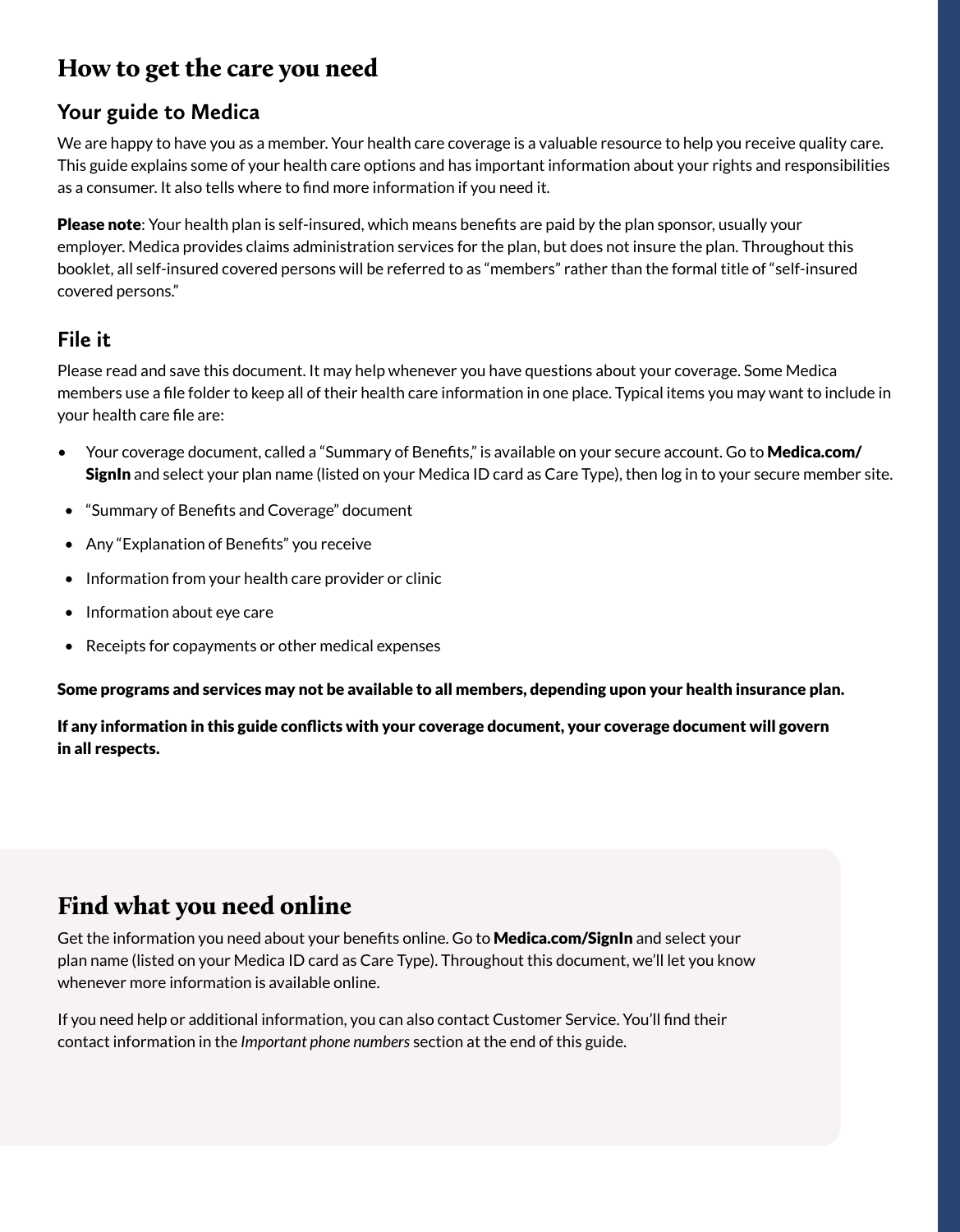# Contents

| About your coverage                                                   | $\overline{\mathbf{2}}$ |  |
|-----------------------------------------------------------------------|-------------------------|--|
| Deductibles, copayments or coinsurance may apply                      |                         |  |
| How to submit claims                                                  |                         |  |
| Coverage for hospital services                                        |                         |  |
| Post-mastectomy coverage is available                                 | 2                       |  |
| Connecting you to the care you need.                                  | 3                       |  |
| Your primary care provider                                            | 3                       |  |
| Finding a physician or facility                                       |                         |  |
| How providers are added to our network                                |                         |  |
| Making appointments                                                   |                         |  |
| Specialty care                                                        | 4                       |  |
| Behavioral health services: Mental health and<br>substance abuse care | 4                       |  |
| Live and Work Well online resources                                   | 4                       |  |
| Care after regular clinic hours                                       |                         |  |
| Retail health clinics                                                 |                         |  |
| Virtual care                                                          |                         |  |
| Urgent care                                                           |                         |  |
| Examples: How to decide where to go for care                          |                         |  |
| Emergency care                                                        | 6                       |  |
| Care when you travel                                                  | 6                       |  |
| 24-hour advisor and nurse line                                        | 6                       |  |
| Meeting your individual<br>health care needs                          | 7                       |  |

| ncaren care nccus.                              |   |
|-------------------------------------------------|---|
| Interpreter services                            | 7 |
| Services for TTY users                          | 7 |
| Continuity of care                              | 7 |
| Advance directives: Making your<br>wishes known | ጸ |

| Keeping yourself and your                                                          |        |
|------------------------------------------------------------------------------------|--------|
| family healthy.                                                                    | 8      |
| Our role in your health care.<br>Care coordination                                 | 8<br>8 |
| Referrals and prior authorization                                                  |        |
| Clinical practice guidelines                                                       |        |
| Evaluating safety and effectiveness of new medical<br>technologies and medications | 10     |
| Complaints                                                                         | 10     |
| How to file a complaint                                                            | 10     |
| How to request an expedited review of a coverage<br>decision                       |        |
| Appendix                                                                           | 12     |
| Member rights and responsibilities                                                 | 12     |
| Protect your privacy                                                               | 12     |
| How Medica pays health care providers                                              | 12     |
| <b>Important phone numbers</b>                                                     | 14     |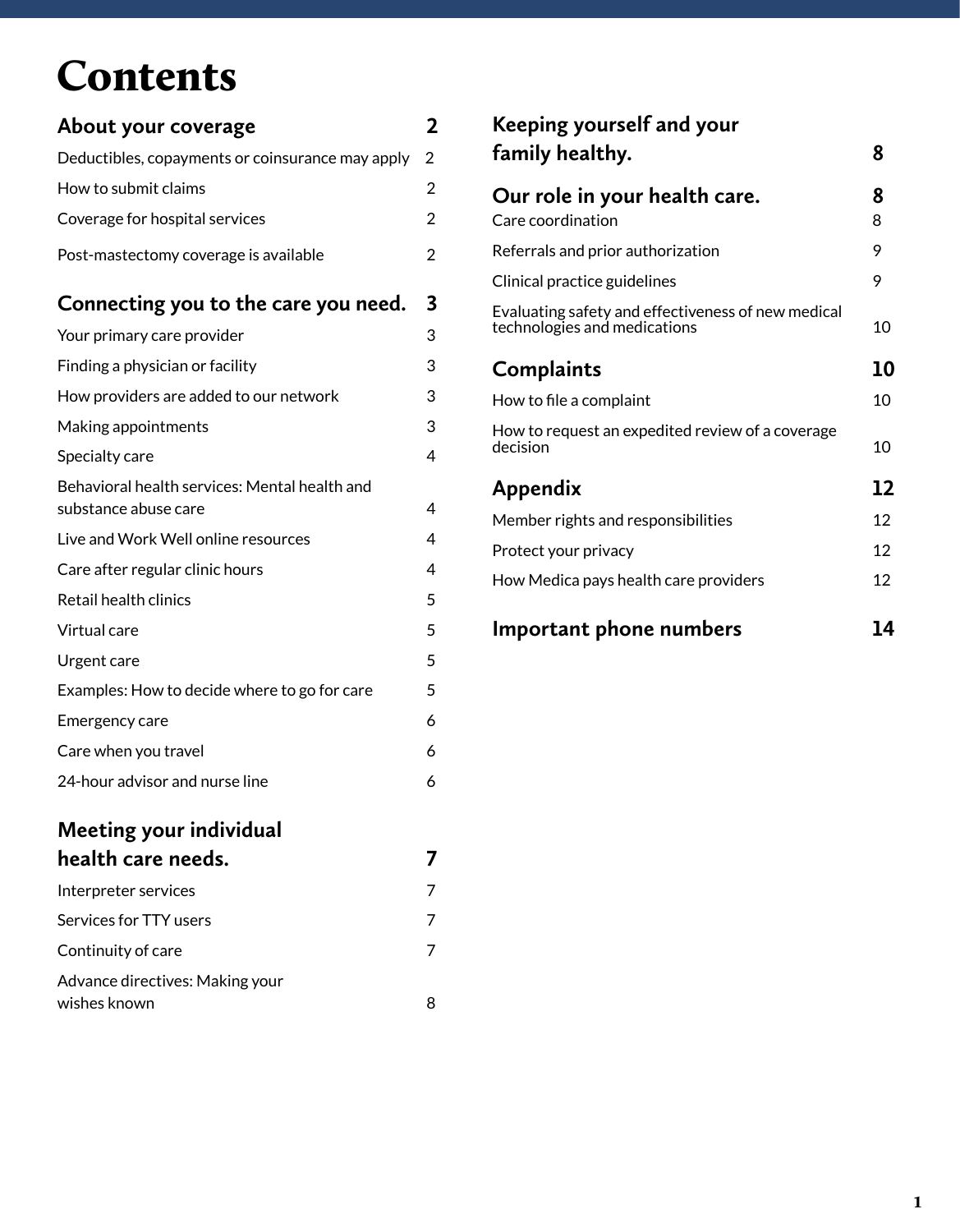## About your coverage

Your coverage document, called a "Summary of Benefits," explains what is and is not covered by your health insurance plan. It also explains what portion, if any, you will pay for health services. Throughout this guide, we use the term "coverage document." To access your coverage document, go to Medica.com/SignIn and select your plan name (listed on your Medica ID card as *Care Type*), then log in to your secure member site.

In most cases you can find answers to questions about your health insurance benefits in your coverage document. If you cannot find what you need, call Customer Service. You'll find their number in the Important phone numbers section of this guide or on your Medica ID card.

## **Deductibles, copayments or coinsurance may apply**

Payment of a deductible, copayment or coinsurance may be required for services received from a provider or hospital.

- Deductible  $-$  the amount you pay each year before your insurance starts to pay (for example, \$1,000).
- Copayment  $-$  a fixed dollar amount you pay upfront for some services (for example, \$25).
- Coinsurance  $-$  a percentage of the charges that you pay for a given service (for example, 25% coinsurance).

*See your coverage document for the complete definitions of these terms and whether they apply to your plan.*

Find a complete listing of your copayments or coinsurance in your coverage document by logging into your secure account. Go to **Medica.com/SignIn** and select your plan name (listed on your Medica ID card as *Care Type*), then log in to your secure member site.

## **How to submit claims**

Network providers will submit claims for you. Claims for services received from a non-network provider must be submitted on an itemized claim form by you or the non-network provider to the address on the back of your Medica ID card. Most non-network providers

have the proper claim form. If not, you can download the form online. Go to **Medica.com/SignIn** and select your plan name (listed on your Medica ID card as *Care Type*); or call Customer Service. If you paid for services from a non-network provider and will be submitting the claim yourself, include copies of any bills, receipts or itemized statements from all providers.

*Please note that non-network claims must be submitted within 365 days from the date of service. Please see your coverage document for details.*

## **Coverage for hospital services**

If you need care at a hospital, coverage for outpatient and inpatient care varies by plan. In some cases—such as care for children or transplant services—you may need to go to specialty hospitals. Also, if you are out of your provider network and require hospitalization, refer to your coverage document to learn how to receive your highest level of coverage. You also may contact Customer Service for more information about your benefits and to make sure that the hospital you want to use is in your plan's network. You can look up network hospitals online. Go to Medica.com/SignIn and select your plan name (listed on your Medica ID card as *Care Type*), then click on *Find a physician or facility*.

#### **Post-mastectomy coverage is available**

The *Women's Health and Cancer Rights Act* requires health insurers and group health plans that cover mastectomies to provide certain benefits if a member chooses reconstructive surgery after a mastectomy. The law also requires health plans to provide members with written notice that this coverage is available.

Refer to your coverage document to see how your plan covers the following:

- Reconstruction of the breast on which the mastectomy was performed.
- Surgery and reconstruction of the other breast to produce a balanced look.
- The cost of prosthesis and the treatment of any physical complications resulting from mastectomy. This includes treatment of lymphedema, the swelling sometimes caused by surgery.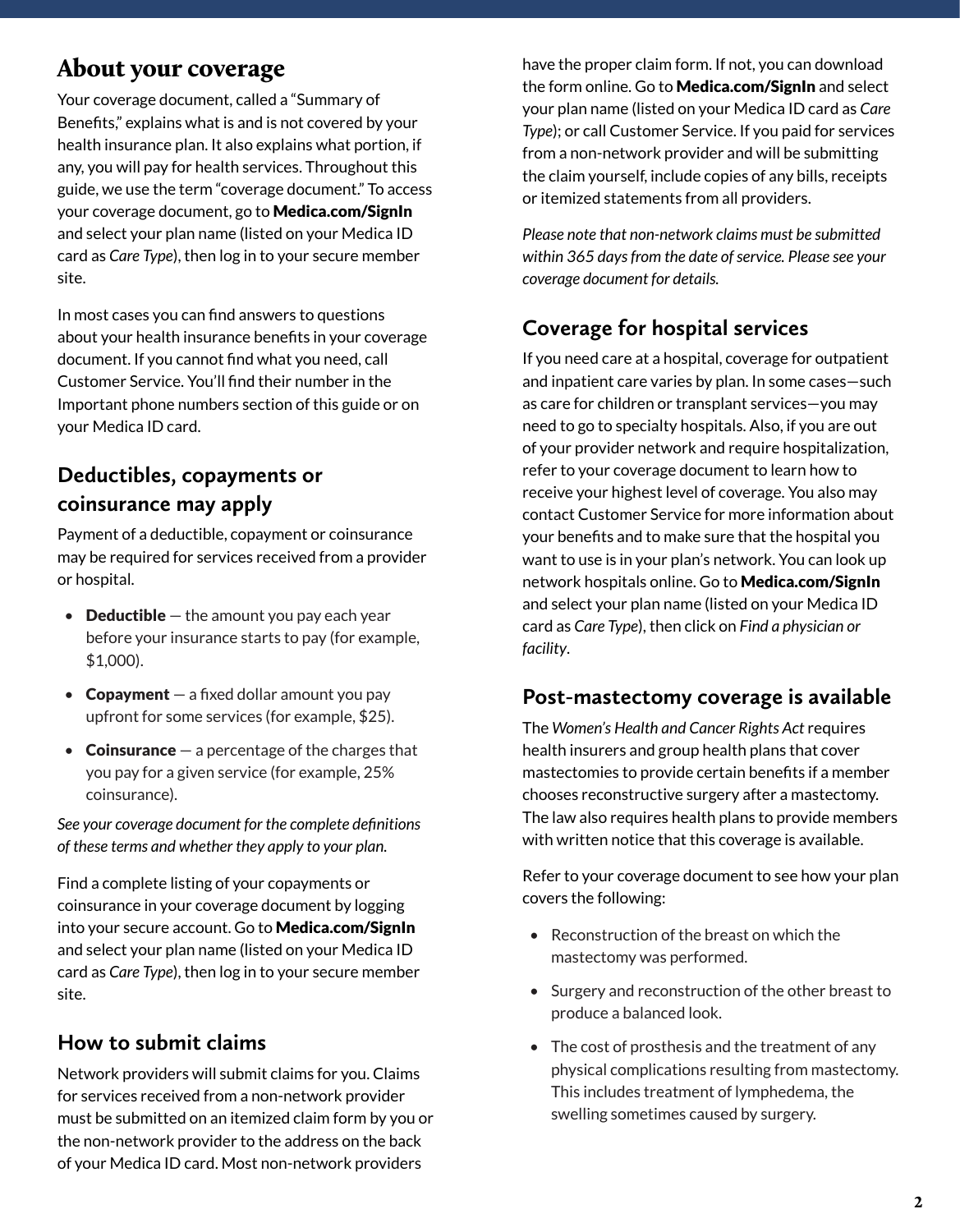Some members may have to pay a deductible, copayment or coinsurance. The amount will be consistent with the deductibles, copayments or coinsurance for other benefits in your plan. To determine the amount you would have to pay, see your coverage document.

# Connecting you to the care you need

At Medica, we will do our best to make sure you and your family receive the very best health care. We start by connecting you with health care providers who deliver the care you need.

#### **Your primary care provider**

Your primary care provider is your medical "home." This is the provider you choose to see on a regular basis.

There are four types of primary care providers. Some work only with women or children. If you need to choose a primary care provider, the following descriptions can help you decide which type would best meet your needs.

**Family practice:** Doctors who provide care for the whole family—all ages, all genders, each organ system and every type of disease. This specialty provides continuing, comprehensive health care for the individual and family.

**Internists:** Doctors who specialize in complex illnesses of adults, especially medical conditions that affect internal organs.

Pediatricians: Doctors who specialize in taking care of the general health needs of children, from birth to about age 17.

Obstetricians/gynecologists (OB/GYN): Doctors who specialize in pregnancy, childbirth and diseases/ problems of the female reproductive system. They are also trained in routine preventive and reproductive services.

To learn about the qualifications of a primary or specialty provider, you can contact the State Board of Medical Practice or State Board of Medical Examiners. You also can check your state's government website.

**Important!** If you see a provider who's not in your plan's network, you usually submit your own claim and *your costs may be significantly higher*. Find more detailed information about out-of-network costs and how they're calculated online. Go to Medica.com/ MemberTips to find the *Out-of-Network Care* tip sheet.

## **Finding a physician or facility**

There is a fast, easy online tool you can use to search for health care providers in your plan's network. You can search for primary care physicians, specialists, clinics, hospitals and other care providers. Go to Medica.com/FindCare and select your plan name (listed on your Medica ID card as *Care Type).*

Please confirm with the provider's office that they are part of your plan's network before your first visit. If you have questions about whether your provider or clinic is in your plan's network, your benefits or coverage, call the Customer Service number on the back of your Medica ID card.

#### **How providers are added to our network**

When a provider wants to join a Medica network, we look at that provider's education and experience. We do this to make sure you have access to providers who meet our quality standards.

#### **Making appointments**

When you are sick or need to see a provider for preventive care, simply contact your primary care provider to make an appointment. Make sure your provider is in your plan's network. Show your Medica ID card at each visit.

Before seeking services from a network provider, you may request an estimate of the allowable amount the specified provider has contracted with Medica to receive for a specified health service, and the portion of that amount you must pay. If you request an estimate, Medica will provide the information within 10 business days of receiving a complete request.

The amount Medica provides is only intended to be a good faith estimate and is not legally binding.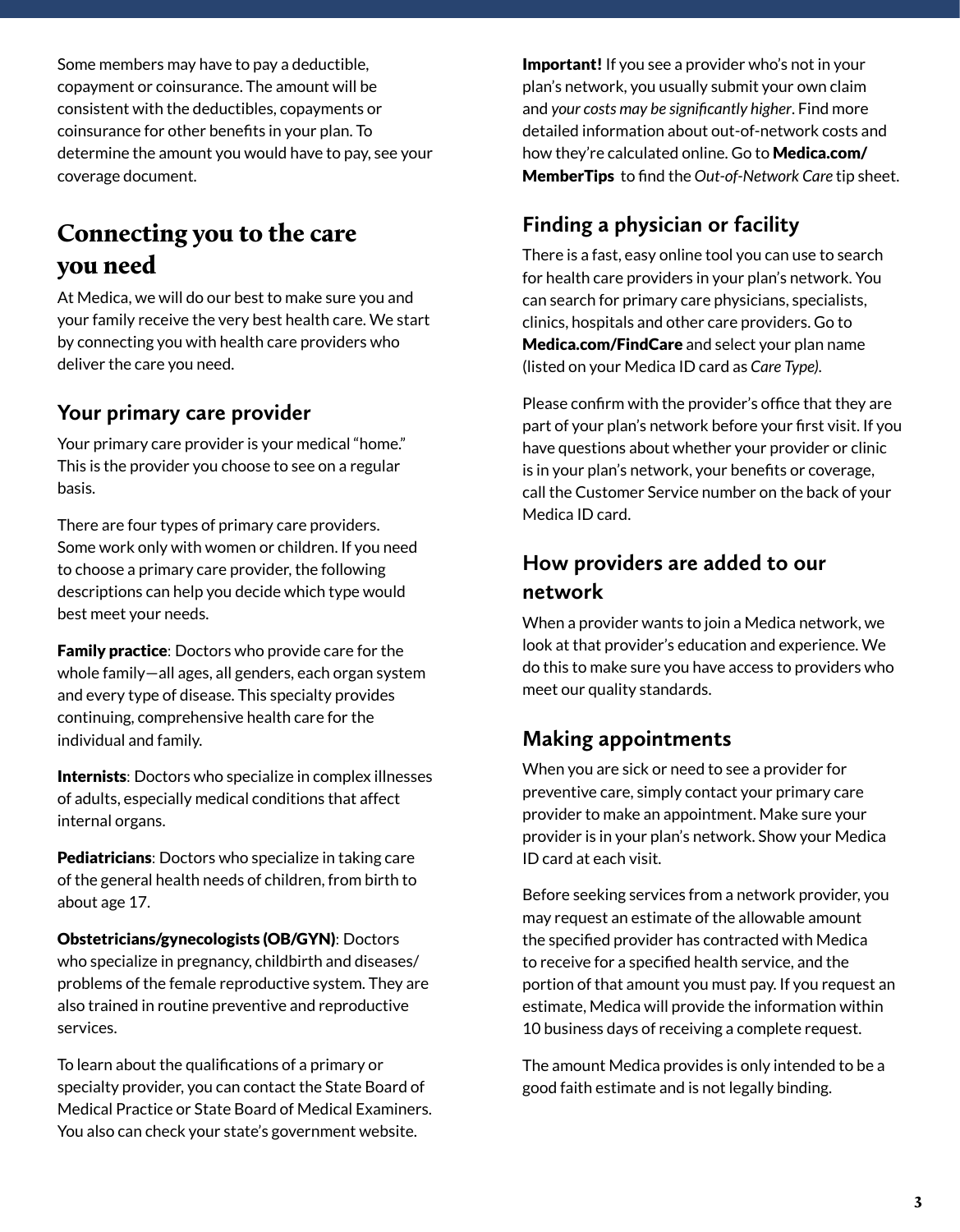## **Specialty care**

Perhaps you and your primary care provider have decided that you need to see a specialist. Coverage for specialty care varies by plan. Some plans require a referral from your primary care provider, while others do not. Keep in mind that it may take up to six weeks to get a specialist appointment.

Medica has procedures for seeing specialists of many kinds. To be sure that you receive maximum coverage, read your coverage document and follow the steps outlined there. You can access your coverage document any time on your secure account online. Go to **Medica.com/FindCare** and select your plan name (listed on your Medica ID card as *Care Type*), then log in to your secure member site.

## **Behavioral health services: Mental health and substance abuse care**

If you or a family member needs mental health or substance abuse services, follow the steps outlined in your coverage document. You can also call Customer Service or Medica's designated mental health and substance abuse care provider for assistance. See your coverage document for details. Refer to the *Important phone numbers* at the back of this guide for contact information.

If you have an emergency, call 911.

## **Live and Work Well online resources**

Medica's Live and Work Well website\* offers health resources and personalized support services to help you and those you care about live the healthiest life possible. The Live and Work Well site is available 24/7 for confidential access to professional care, self-help programs and a variety of helpful information.

- Search for topics on career and workplace, mental and physical health, addiction, recovery and resiliency, and more.
- Take assessments for depression, anxiety, alcohol use, recovery and post-traumatic stress disorder (PTSD).
- Access the substance use disorder (SUD) helpline and online chat, a free, confidential resource available to you or a loved one.
- Receive direct access to a substance use recovery advocate 24 hours a day, 7 days a week via phone at (855) 780-5955 or live chat.
- Get expert decision support to better understand appropriate SUD treatment options for your personal situation.
- Schedule a clinical evaluation with a licensed substance use treatment provider, usually within 24 hours.

Go to LiveAndWorkWell.com. To view the educational content and provider search, enter access code MEDICA.

- Create an account to access all self-help resources and the claims center.
- Enter your Medica member ID number during registration

\*This program should not be used for emergency or urgent care needs. In an emergency, call 911 or go to the nearest emergency room. This program is not a substitute for a doctor's or professional's care. Due to the potential for a conflict of interest, legal consultation will not be provided on issues that may involve legal action against Optum or its affiliates, or any entity through which the caller is receiving these services directly or indirectly (e.g., employer or health plan). This program and its components may not be available in all states or for all group sizes and is subject to change. Coverage exclusions and limitations may apply.

## **Care after regular clinic hours**

If possible, you should make an appointment to see your primary care provider first. Your primary care provider is the person who knows the most about your medical history. Even when the clinic is closed, you can call and leave a message for your provider. Many clinics have on-call staff that can help you get the care you need.

If after-hours care from your regular clinic isn't available, you can access virtual care or visit an urgent care or retail health clinic in your plan's network. Go to Medica.com/FindCare and select your plan name (listed on your Medica ID card as *Care Type*). For most members, help finding a location close to you is available through the Medica nurse line service. If this service is available to you, the toll-free number is listed on the back of your Medica ID card.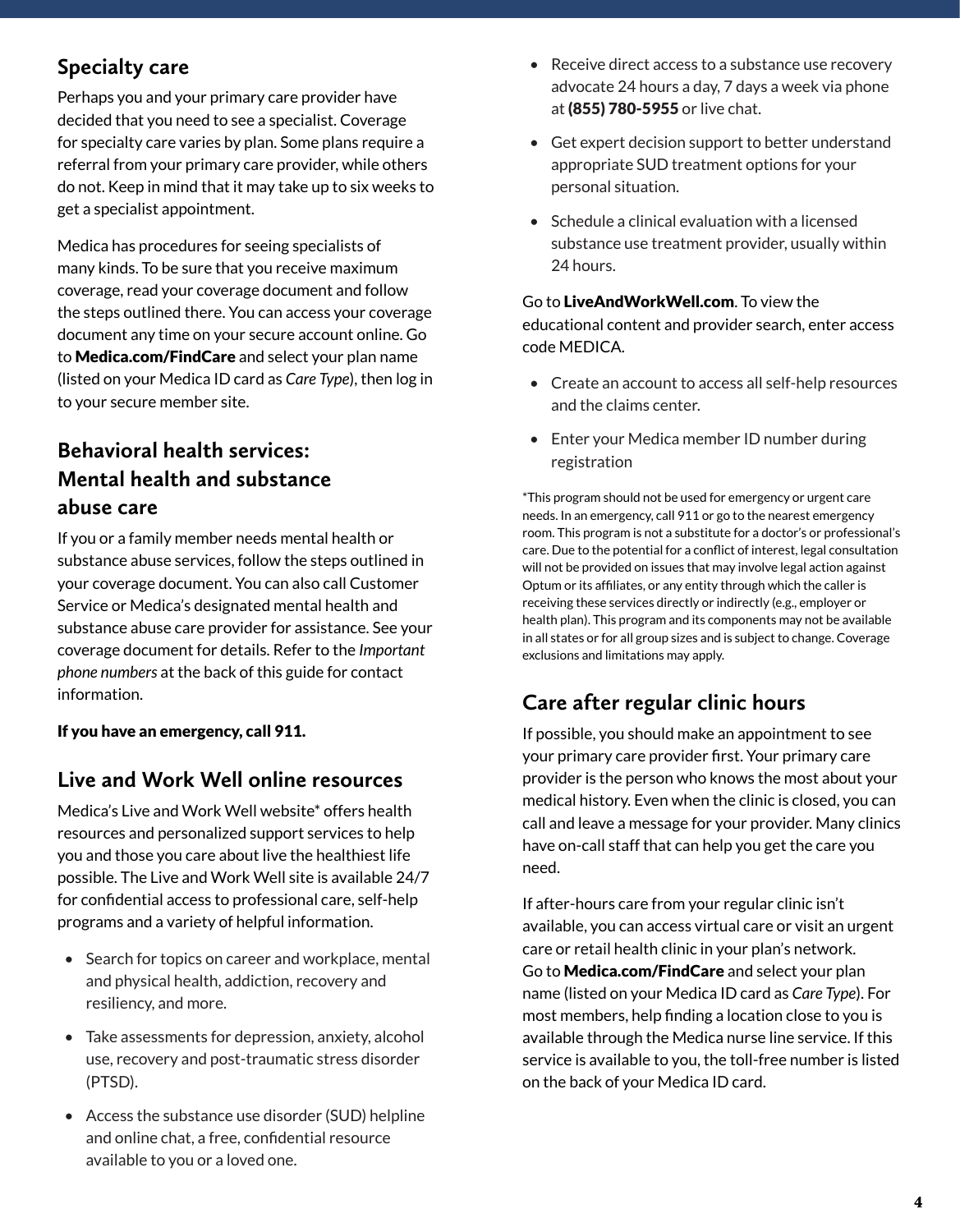#### **Retail health clinics**

Retail health clinics are staffed with licensed providers who can treat common illnesses and provide certain preventive services for people older than 18 months. Some of the illnesses they can treat are the common cold, sore throat or an ear infection. They can't treat life-threatening emergencies. These clinics provide after-hours care and are located in many retail stores, grocery stores or pharmacies. Search for locations online. Go to Medica.com/FindCare and select your plan name (listed on your Medica ID card as *Care Type*). (Please note, retail health clinics may not be available in some areas.)

Retail health clinics have daytime and evening hours. Some also are open on weekends and holidays. You don't need to make an appointment, just walk in. Care is given on a first-come, first-served basis.

#### **Virtual care**

Also known as online care or e-visits, virtual care is a convenient way to connect with your provider through email, telephone or webcam. You receive a diagnosis, treatment plan and prescription (if needed). Virtual care may cost less and be a time-saving option for nonurgent medical symptoms like allergies, pink eye and sinus infections. Most benefit plans cover virtual care. To check your coverage document go to your member portal (listed in the *Find What You Need Online* section of this booklet) and select your plan name (listed on your Medica ID card as *Care Type*), then log in to your secure member site. To find virtual care providers, go to your member portal (listed in the *Find What You Need Online* section of this booklet) and select your plan name (listed on your Medica ID card as *Care Type*), then click on *Find a physician or facility*.

#### **Urgent care**

If your primary care clinic is closed, urgent care is a good place to go for things like earaches, strep throat, fever, a sprained ankle or minor cuts. Urgent care centers are staffed by doctors and nurses, but they are not for life-threatening emergencies. They are open days and evenings and many have weekend and holiday hours. You don't need to make an appointment, just walk in. Care is given on a first-come, first-served basis. Search for locations by going to Medica.com/ FindCare and select your plan name (listed on your Medica ID card as *Care Type*).

# Examples: How to decide where to go for care

Sometimes you need to decide what to do when you have a health question. Here are some examples of things that come up in everyday life.

**Fussy child**. Your 2-year-old child has been fussy all day. She has a fever and doesn't want to eat. She is tugging at her ear and is starting to cry.

#### Options:

- 1. If it's a weekday, contact your child's primary clinic and describe your child's behavior to your provider. You may be directed to come in to the clinic.
- 2. If it's an evening or weekend, call your child's clinic, but if it's closed, call Medica CallLinkand talk with an advisor or nurse. You may be directed to go to the closest retail health clinic or urgent care facility. Medica CallLink line can help you find a facility close to your home.

Sore throat. You have a sore throat, feel achy all over and have a fever.

#### Options:

- 1. If it's a weekday, contact your primary clinic and describe your symptoms to your provider. You may be directed to come in to the clinic.
- 2. If it's an evening or weekend, call your clinic, but if it's closed, call Medica CallLink and talk with an advisor or nurse. You may be directed to go to the closest retail health clinic or urgent care facility. The Medica CallLink can help you find a facility close to your home.

Asthma. Your 7-year-old son has asthma. After playing in the back yard with his friends all day, he's coughing, wheezing and complaining that his chest feels tight.

Immediately help him take his quick-relief medicine. Follow the asthma action plan given to him by his doctor. Call his doctor or, if needed, take him directly to the emergency room.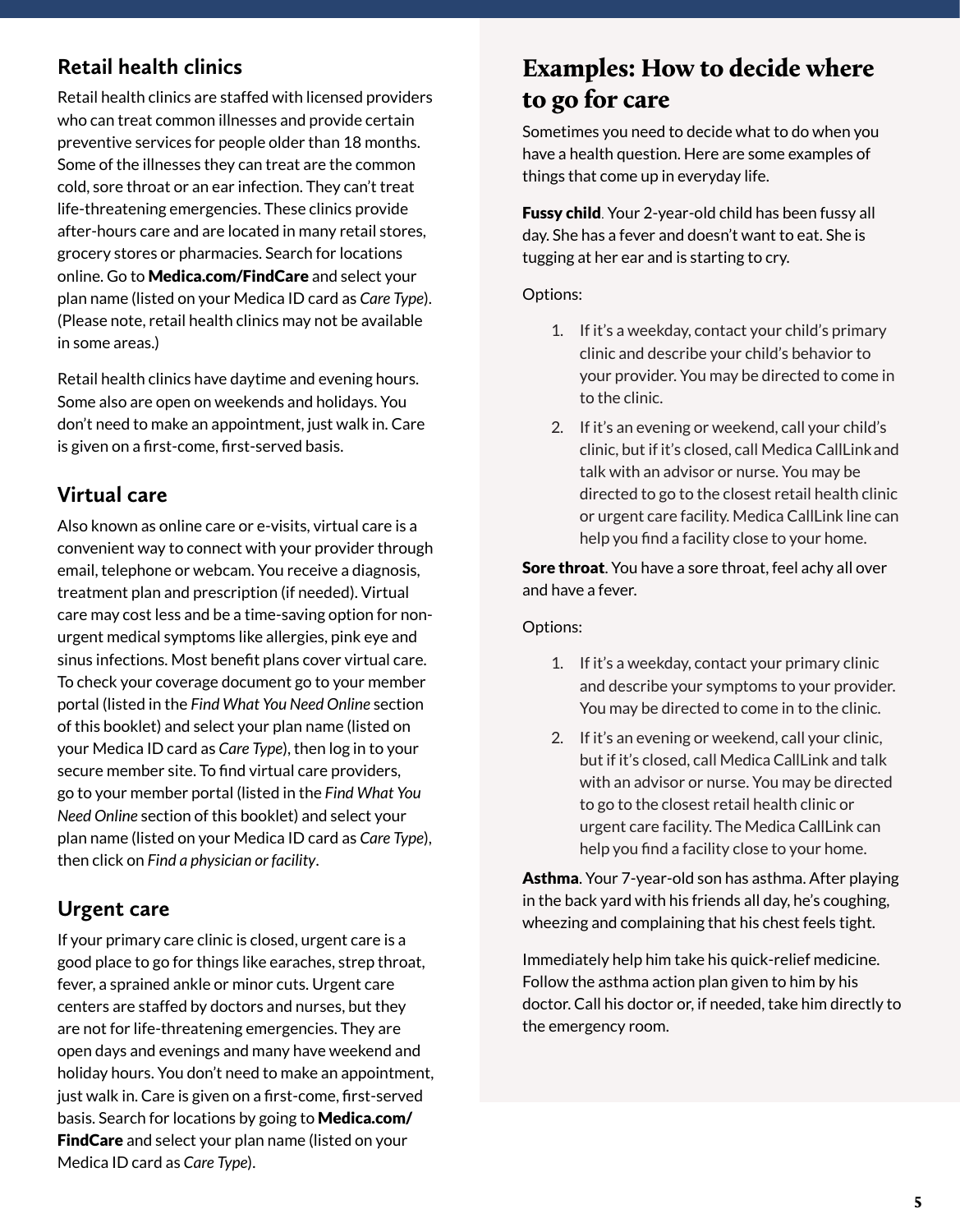#### **Emergency care**

A medical emergency is something that needs treatment right away. It requires prompt medical attention to: preserve life; avoid serious physical or mental harm; avoid serious damage to body functions, organs or parts; or because there is continuing severe pain. If you have an emergency, go to the emergency room. Emergency room services are usually offered at a hospital.

If your condition doesn't need treatment right away, go to your primary care clinic. If that office is closed, go to a retail health or urgent care clinic. If you go to the emergency room, it will cost you a lot more than care elsewhere. It also may take more of your time because emergency rooms treat patients with the most serious cases first.

Please only go to the emergency room for true emergencies so the doctors and nurses are able to treat people with serious problems right away.

#### If you or a family member has one of the conditions listed below, go to an emergency room immediately or call 911.

Medical emergencies may include:

- Poisoning or drug overdose
- Trouble breathing or shortness of breath
- Pain or pressure in your chest or above your stomach
- Warning signs of stroke: sudden dizziness or change in vision; sudden weakness or numbness; trouble speaking or understanding speech
- Vomiting that won't stop
- Bleeding that won't stop after 10 minutes of pressure
- Coughing up blood or throwing up blood
- Sudden, sharp pain anywhere in the body
- Loss of consciousness or convulsions
- Broken bones or fractures
- Injury to your spine
- Major burns
- Wanting to hurt other people or yourself
- Change in mental status, such as unusual behavior

Medical emergencies are always covered at the in-network level, even if the provider is not in your plan's network.

#### **Care when you travel**

If you travel out of Medica's service area and need care, you may be able to get in-network coverage by visiting a provider in our Travel Program Network. Find a Travel Program provider online. Go to **Medica.com/** FindCare and select your plan name (listed on your Medica ID card as Care Type)*.* (Medica Choice Passport and Medica Choice National members can receive innetwork coverage by seeing a provider in their plan's nationwide network.)

If you plan to travel outside the United States, contact Customer Service before leaving the country to find out about any special requirements for getting any care you may need. Your plan covers emergency medical treatment. Please see your coverage document for specific details.

Carry your Medica ID card when you travel. It has many important telephone numbers to help you access advice about your health care and coverage. Most Medica members who are ill can call the Medica nurse line for health care advice. If this service is available to you, the phone number will be listed on your Medica ID card.

#### **24-hour advisor and nurse line**

Often, the help you need may be available by phone! Medica CallLink® is staffed 24 hours a day, seven days a week. Advisors and nurses can answer your questions and recommend when you should make an appointment to see your doctor, go to a retail health clinic, an urgent care center or the emergency room.

Call Medica CallLink to:

- Talk with an experienced advisor or nurse
- Ask health care questions and learn self-care tips
- Get help finding a provider or an urgent care facility in your plan's network

The information offered by Medica CallLink is not meant to provide a medical diagnosis or treatment. Always seek the advice of your doctor or other qualified health care provider if you have questions about a medical condition.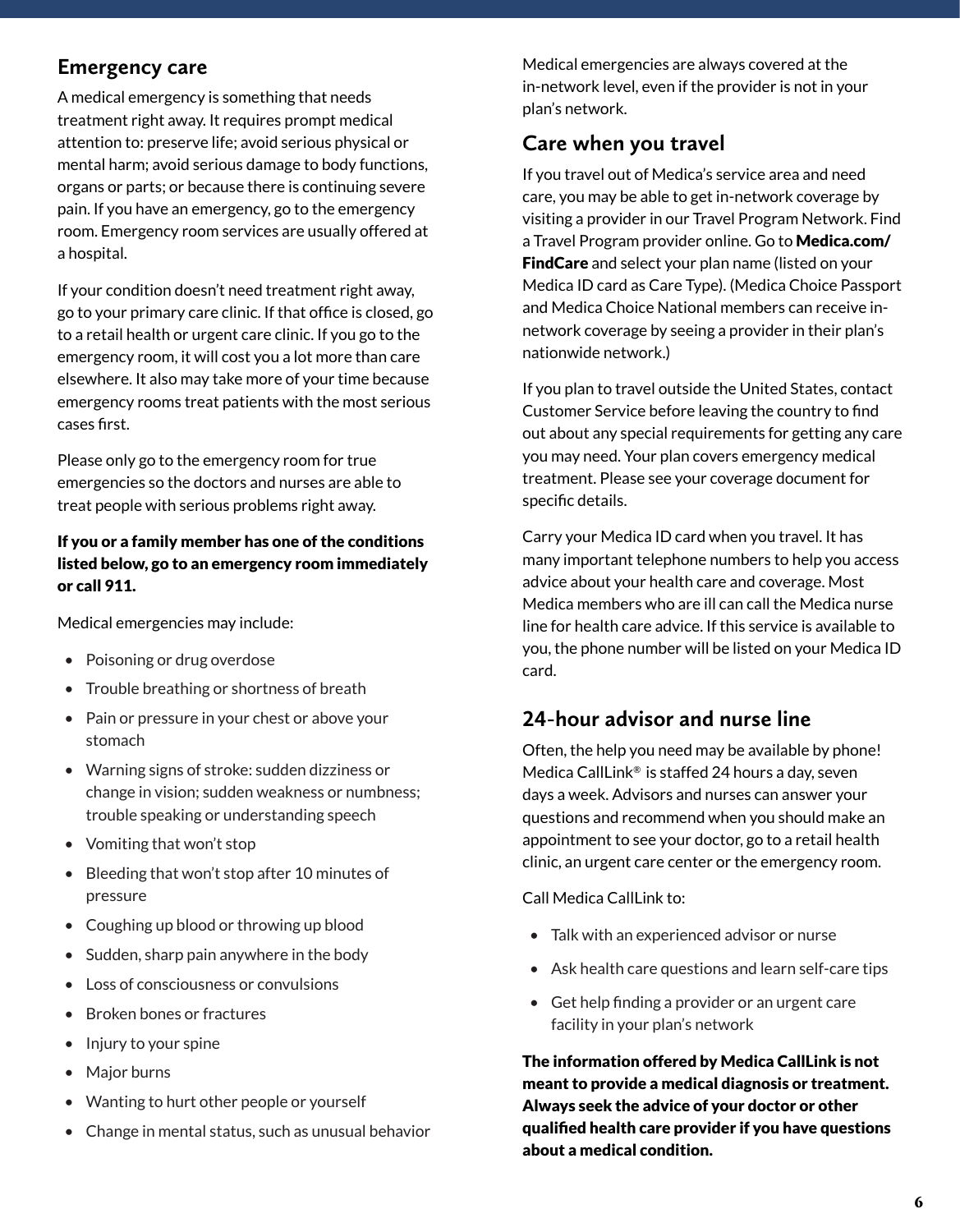# Meeting your individual health care needs

No two Medica members are alike or have exactly the same needs. That's why Medica offers additional services. We want to make it easier to access the care you need.

#### **Interpreter services**

Clear communication is important when talking about your insurance benefits. Do you need help in a language other than English? Customer Service can connect you with an interpreter. Medica works with a service that provides interpreter services in more than 150 languages. In some cases, you also may have the right to receive certain written notices in a language other than English.

## **Services for TTY users**

TTY users, call 711 to reach a representative who can answer your questions.

## **Continuity of care**

If your provider is not in your plan's network, you may not need to change providers immediately to receive the highest level of benefits.

When do you have "continuity of care" with a doctor who is not in your plan's network? It can happen if Medica terminates its contract with your provider without cause.\* It can also happen if you are a new Medica member because your employer changed health plans and your current provider is not in your plan's network.

*\* Note: Continuity of care does not apply when Medica terminates a provider's contract for cause.*

Continuity of care may apply:

#### **1. If your health coverage changes or you have special health needs.**

In certain situations, you may have continue care with your current provider at the highest level of benefits.

Upon request, Medica may authorize continuity of care for up to 120 days for the following conditions (up to 90 days for Iowa and Nebraska members):

- An acute condition
- A life-threatening mental or physical illness
- Pregnancy after the first trimester. Health services may continue to be provided through the completion of postpartum care.
- A physical or mental disability that prevents you from engaging in one or more major life activities, provided that the disability can be expected to last at least one year, or can be expected to result in death
- A disabling or chronic condition that is in an acute phase
- If you have a short life expectancy. Authorization to continue receiving services from your current provider may extend to the remainder of your life if a doctor certifies that your life expectancy is 180 days or less.
- **2. If you have special language or culture needs.** (not applicable for Iowa, Nebraska or Wisconsin members)

Upon request, Medica may authorize continuity of care for up to 120 days:

If you are receiving culturally appropriate services and Medica does not have a network provider who has special expertise in the delivery of those culturally appropriate services within certain time and distance requirements.

If you do not speak English and Medica does not have a network provider who can communicate with you, either directly or through an interpreter, within certain time and distance requirements

#### **3. Your provider must agree to these requirements.**

When a continuity of care request is made, your provider must agree to:

- Follow Medica's prior authorization requirements.
- Provide Medica with all necessary medical information related to your care.
- Accept as payment in full either Medica's network provider reimbursement or the provider's customary charge for this service, whichever is less.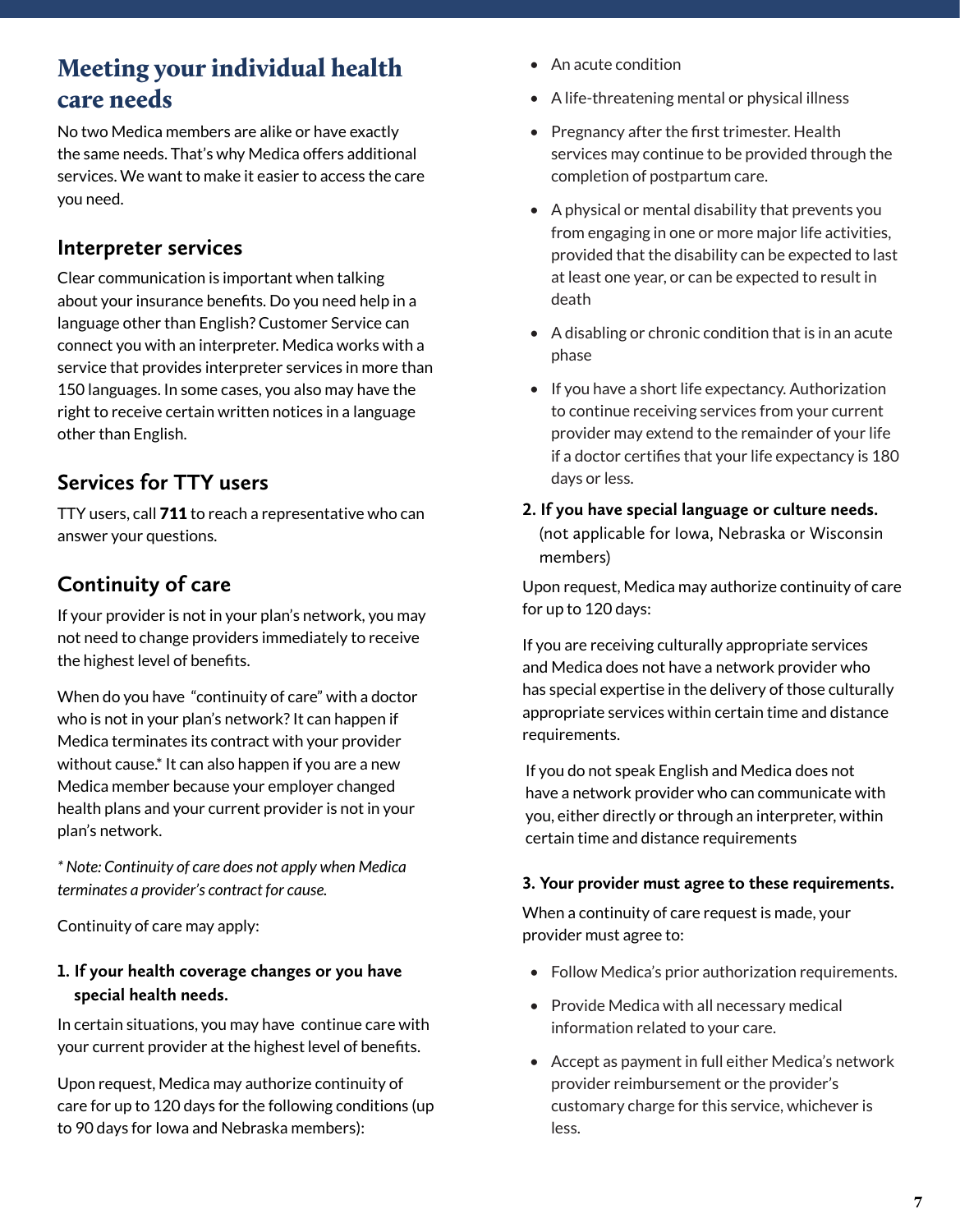#### **How Medica makes a decision**

We may require medical records or other supporting documents to review your request. We consider each request on a case-by-case basis. If your request is denied, we will explain the criteria we used to make our decision. Coverage will not be provided for services or treatments that are not otherwise covered.

If Medica authorizes your request to continue care with your current provider, Medica will explain how long continuity of care will be provided. After that time, your services or treatment will need to be moved to a provider in your plan's network for you to receive benefits at the highest level.

*Please see your coverage document for more information.*

#### **Advance directives: Making your wishes known**

Laws on advance directives provide guidance about instructions you can write telling your doctors and family what kind of care you want if you are too sick to make health care decisions yourself.

An example of someone who is not able to make these decisions might be a person who has suffered a head injury and is in a coma. Another could be a patient with advanced Alzheimer's disease, or a person in the last stages of cancer.

An advance directive is a written instruction, such as a living will or health care power of attorney. Your instructions must be written and also must be signed by a witness. A living will tells others what kind of care you want if you are not able to tell them yourself. A health care power of attorney allows someone else you choose to make care decisions on your behalf.

Creating an advance directive is not difficult, and it helps protect your right to make choices about your medical care. It also helps your physician and family by providing guidelines for care.

Your health care coverage from Medica does not require you to create an advance directive. We are simply informing you of the option to do so. For more information about advance directives, contact your state's agency on aging or visit their website.

# Keeping yourself and your family healthy

One of the easiest ways to prevent illness and stay healthy is to make sure all members of your family follow the recommendations for screenings, preventive services and immunizations. You may want to follow the guidelines developed by the U.S. Preventive Services Task Force. Go to Medica.com/ **Prevention** to learn which routine or preventive services are recommended for you. It is important that you discuss your care needs with your doctor. Your family's health history may affect what care you need.

*Please review your coverage document to determine if or how these services are covered for you.*

# Our role in your health care

## **Care coordination**

Medica supports quality, cost-effective health outcomes that meet the needs of our members. Care coordination involves many people working together with your health care provider. Together, they help evaluate the available care options before making decisions.

One aspect of care coordination is care support. We reach out by phone to members who have a critical event or diagnosis that requires using several health care resources. We will help you navigate the health care system to get the appropriate care and services for your needs.

A Medica case manager is a registered nurse or social worker who is able to help you with your medical, social and everyday needs. Your Medica case manager will work with you to create a plan to keep you healthy and safe in your home.

Utilization management is another care coordination service. Utilization management helps make sure that the care and services you are receiving are appropriate and covered by your plan. Otherwise coverage might be denied. It is used in a small number of cases. Sometimes this means you will get a call from a nurse because we want to help coordinate your care.

This is especially important if your Medica plan requires prior authorization from Medica before you get certain services.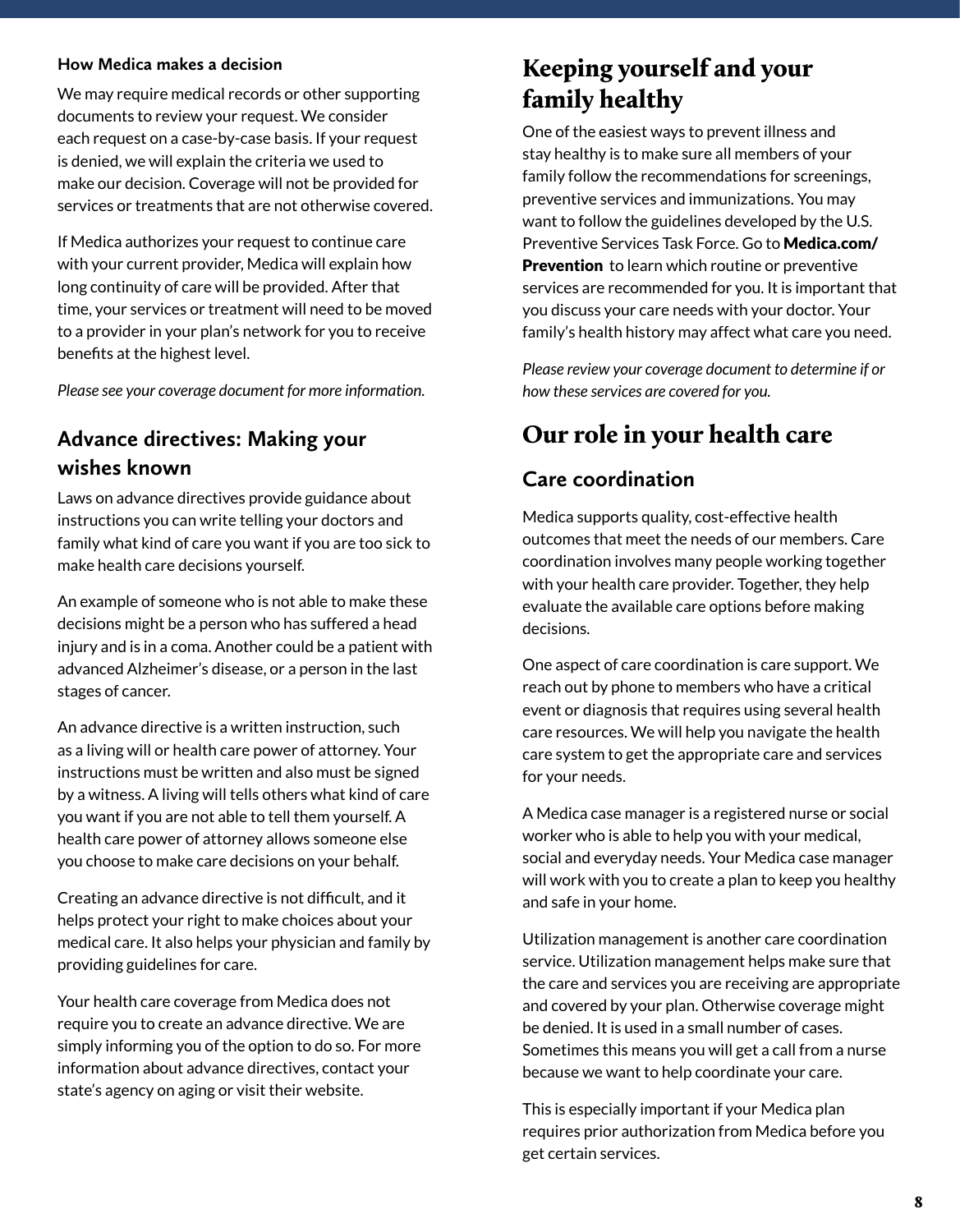If coverage for some service is denied, it is important for you to know that Medica does not reward anyone for denying coverage. The doctors or other people who decide whether a service or care is covered are paid the same, no matter what they decide. No one making these decisions is trying to limit or reduce your coverage. Keeping you healthy is very important. We want you to get the care you need. We do not want you to under-use the care available to you. That is why we so often recommend that members get checkups, health screenings and immunizations.

If you have questions or comments about case management or utilization management and wish to speak to a representative of the Health Services department, please contact Customer Service at the numbers listed in the *Important phone numbers* section of this guide.

If coverage is denied, you can appeal. See the *How Do I File a Complaint*? section in your coverage document, or call Customer Service for more information. The number is listed in the Important phone numbers section of this guide.

#### **Referrals and prior authorization**

Some health services require you or your provider to notify us before you have the service. Even if your doctor recommends you have the service or see an out-of-network provider, Medica may require that we approve the request before you have the appointment. This is known as "prior authorization." This also includes referrals to providers who are not in our network and certain types of network providers. You or your provider can contact Customer Service at the phone number listed on the back of your ID card.

Services that may require prior authorization from Medica include, but are not limited to:

- Certain reconstructive or restorative surgery
- Organ and bone marrow transplant
- Home health care
- Certain medical supplies and durable medical equipment

This is not a complete list. You can view more in your coverage document, available on your secure account. Go to Medica.com/SignIn and select your plan name (listed on your Medica ID card as *Care Type*), then log

in to your secure member site. Or contact Customer Service for assistance.

If we deny coverage for a service, it is important for you to know that Medica does not reward anyone for denying coverage. Medica pays the doctors or other people who decide whether to cover a service or care the same, no matter what they decide. No one making these decisions tries to limit or reduce your coverage. Keeping you healthy is very important. We want you to get the care you need. We do not want you to under-use the care available to you. That is why we so often recommend that members get checkups, health screenings and immunizations.

If you have questions or comments about case management or utilization management and wish to speak to a representative of the Health Services department, please contact Customer Service at the numbers listed in the *Important phone numbers* section of this guide. Language assistance also is available.

If we deny coverage for a service you can appeal. See the *How Do I File a Complaint*? section in your coverage document. Or call Customer Service for more information. The number is listed in the *Important phone numbers* section of this guide. For more information about the appeal rights under your plan, see your coverage document. You may also contact us through our website at Medica.com.

## **Clinical practice guidelines**

Medica follows evidence-based clinical practice guidelines developed by the U.S. Preventive Services Task Force (uspreventiveservicestaskforce.org). Medica maintains clinical practice guidelines for all providers in our network. Visit Medica.com/ ClinicalGuidelines and select *Preventive Services*.

## **Evaluating the safety and effectiveness of new medical technologies and medications**

Medica is interested in the newest advances in medicine, including behavioral health. We review new devices and procedures and new uses of existing technologies to decide if they are included in your coverage. Medica uses many sources to evaluate new medical technology and procedures and behavioral health treatments/therapies. We thoroughly review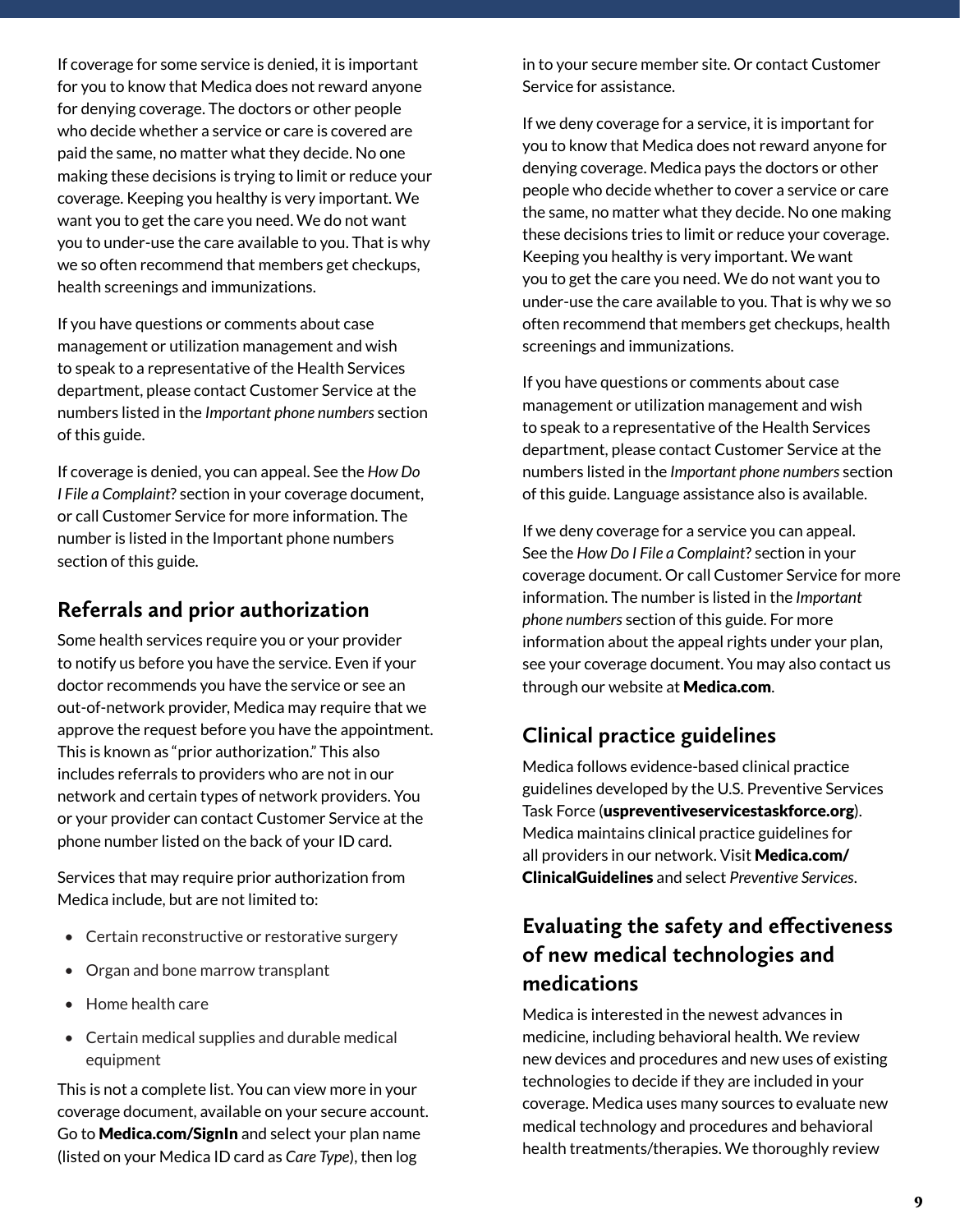clinical and scientific evidence. We consider the technology's safety, effectiveness and effect on health outcomes. We also review laws and regulations and get input from local physician groups about community practice standards. Medica's main concern when making coverage decisions is whether a new technology or procedure will improve health care for our members.

Medica also continually reviews new medications and the use of existing medications for new medical conditions. Independent physicians and pharmacists from various specialties review medications in all therapeutic categories to determine whether to add them to the Medica drug list based on their safety, effectiveness and value.

# Complaints

There may be a time when we deny a claim, a prior authorization request or a request for services or care. We have formal complaint procedures outlined for each state. Your coverage document outlines the steps to file a complaint. Please follow these procedures if you want a decision to be reconsidered. You may also choose to designate a representative to act on your behalf. If you choose to do so, contact Medica for an *a Release of Information* form, which allows Medica to discuss your appeal with your designated representative.

## **How to file a complaint**

You can file a complaint in writing or by telephone. For more information, call Customer Service at the number in the *Important phone numbers* section of this guide or refer to the number on the back of your ID card.

Additionally, we investigate your complaints about quality of care problems, but Minnesota state law does not allow us to share details of the outcome of this review. State regulators in some states review quality of care cases involving Medica.

## **How to request an expedited review of a coverage decision**

If your attending provider believes that Medica's decision requires a quicker review because a delay could seriously harm your life, health or ability to regain maximum function, or would subject you to severe pain that cannot be adequately managed without the care or treatment you are seeking, we will review your request and notify you and your provider of our decision no later than 72 hours after receiving the request.

*For more information on filing complaints and appeals, review your coverage document.*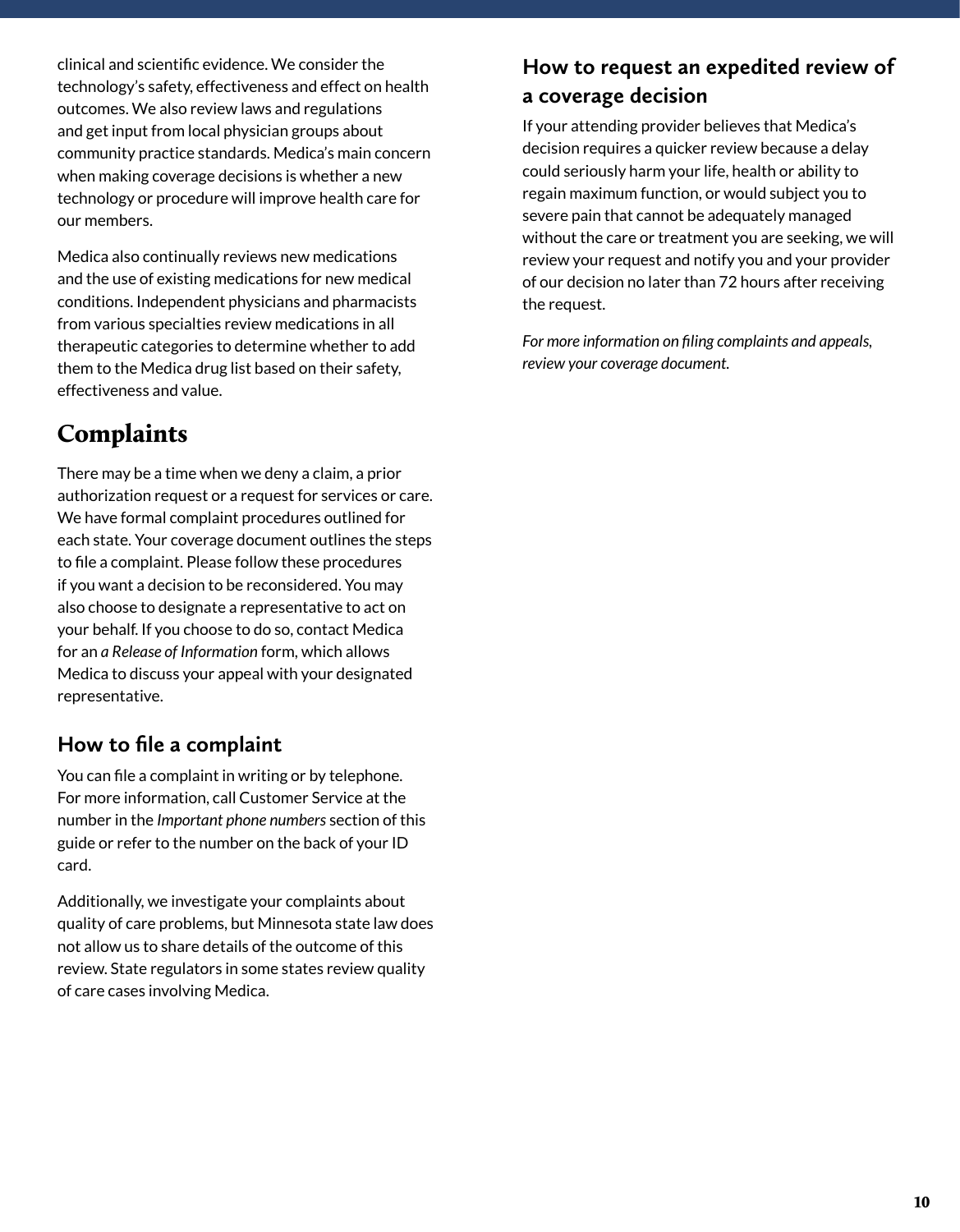## Complaints and Appeals

#### **Plan Type: Medica Self-Insured (MSI) ERISA groups**

#### **Right to Appeal this Decision**

If you are dissatisfied with Medica's decision, you can call or write us at the phone numbers and address listed below to request an appeal. You must request an appeal within 180 days from date of the decision to file an appeal. Your appeal will be completed no later than 30 days from receipt of your request. If waiting the standard 30-day turnaround time might jeopardize your life, health or ability to regain maximum function, or if this timeframe would subject you to severe pain that cannot be managed without the care or treatment you are requesting, you or your attending provider may request an expedited, 72-hour appeal review. In such cases, you may also have the right to request an external review while your appeal review is being conducted.

At any time during the appeal or external review process, you may ask someone to help you with the appeal (your designated representative). If you choose to do so, contact Medica to obtain a Release of Information form, which will allow Medica to discuss your appeal with your designated representative. We will review any testimony, explanation, or other information we receive from you, Medica staff members, providers, or others.

For questions about your rights, this notice, or for assistance, you can contact the Health Insurance Assistance Team (HIAT) at the U.S. Department of Health and Human Services at 1-888-393-2789.

*At any time and at no cost to you, you may request a written copy from Medica of:*

- The rule or guideline used to make our decision,
- The clinical judgment used to apply the terms of your plan to your medical circumstances, and
- Any other document or information related to this review.

*To request a grievance, additional information, if you need diagnosis and/ or treatment code information regarding the services referenced in this communication or assistance, please contact Medica at the following address and telephone numbers:*

| Mail:      | Medica Customer Service, Route 0501,<br>PO Box 9310, Minneapolis MN 55440-9310 |
|------------|--------------------------------------------------------------------------------|
| Telephone: | Minneapolis/St Paul area: 952-992-1814<br>Outside Minneapolis/St Paul area:    |
|            | 1-877-252-5558                                                                 |
|            | TTY users, please call 711                                                     |

#### **Right to External Review**

If you remain dissatisfied with Medica's decision upon completion of your appeal, you may request an independent review of Medica's decision by an external review organization. This review will be coordinated by Medica. Your request must be submitted in writing to Medica within four (4) months following the date of Medica's review decision. You may submit additional information to be reviewed by the external review organization. You will be notified of the review organization's decision within 45 days. If waiting the standard 45 day turnaround time might jeopardize your life, health or ability to regain maximum function, or if this timeframe would subject you to severe pain that cannot be managed without the care or treatment you are requesting, you or your attending provider may request an expedited, 72-hour external review. The decision rendered by the external review organization is final, except in very limited circumstances. It is binding on both you and your employer. For more information or to submit a request for external review, contact Medica at the address and phone numbers listed above. Refer to the UPlan Summary of Benefits at www.umn.edu/ohr/benefits/ summary/ for detailed information.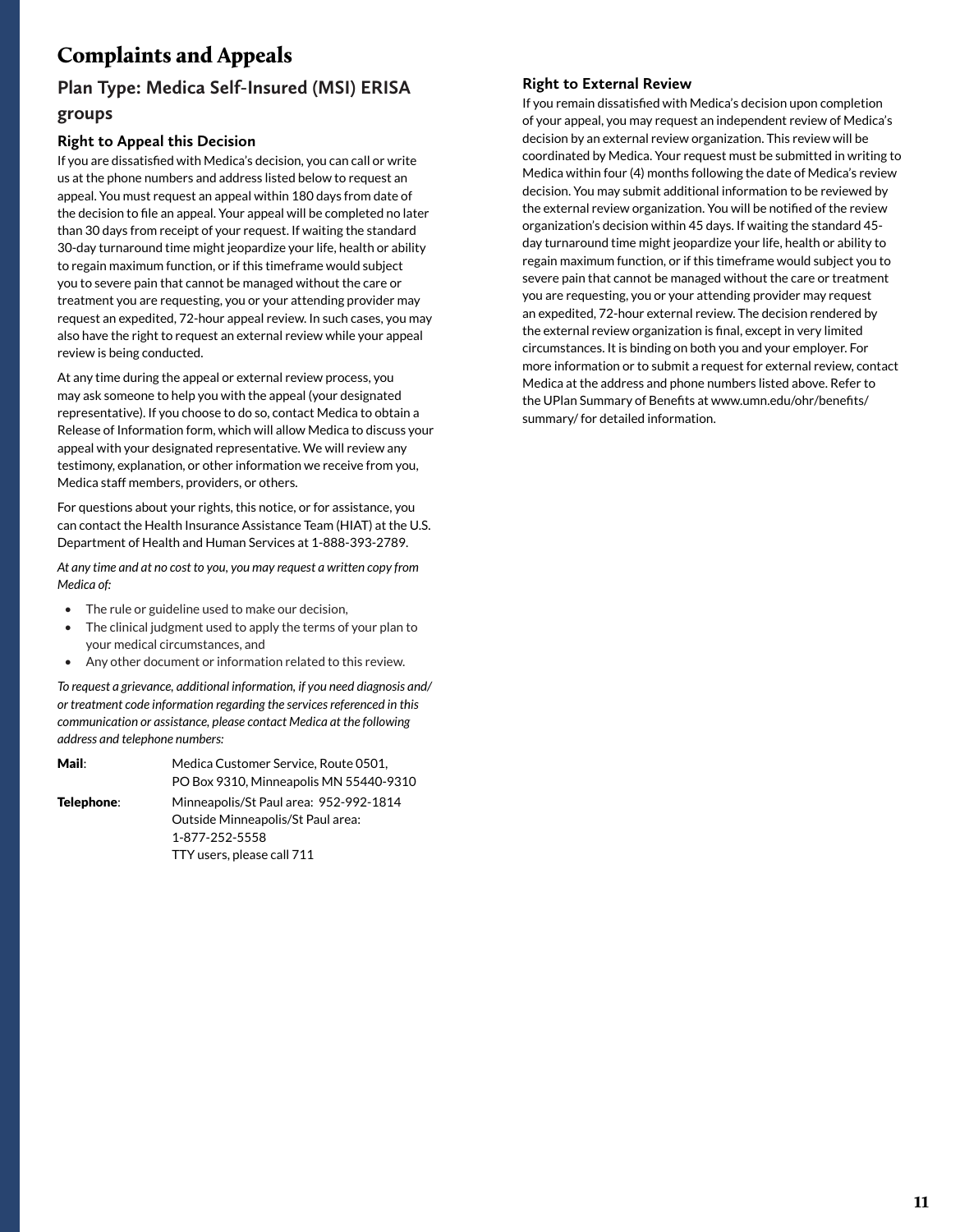# Appendix

## **Member rights**

#### **As a Medica member, you have the right to:**

- 1. Receive information about Medica, its services, its network of practitioners and providers, and member rights and responsibilities.
- 2. Be treated with respect and recognition of your dignity and your right to privacy.
- 3. Participate with practitioners in making decisions about your health care.
- 4. A candid discussion of appropriate or medically necessary treatment options for your conditions, regardless of cost or benefit coverage.
- 5. Voice complaints or appeals about Medica or the care its network provides.
- 6. Make recommendations regarding the Medica member rights and responsibilities policy

#### **Member responsibilities**

To increase the likelihood that you maintain good health and receive the best quality care, it is important that you take an active role in your health care by:

- 1. Supplying information (to the extent possible) that Medica, and its network practitioners and providers need in order to provide care.
- 2. Following plans and instructions for care that you have agreed to with network practitioners.
- 3. Understanding your health problems and participate in developing mutually agreed-upon treatment goals, to the degree possible.

## **Protecting your privacy**

Medica respects your privacy and has policies and procedures in place to protect the privacy of your personal health information.

Only staff members who have a need to handle your personal health information do so.

Medica's privacy policy limits oral discussion of personal health information to staff with a need to know to process claims or provide other services that you need. Staff members do not discuss your personal health information in public places, such as on an elevator, in the cafeteria or other open spaces.

- The security of all personal health information that comes to us via electronic files and transmissions is also protected.
- Visit Medica.com and scroll to the bottom to select *Privacy.*
- If you would like more information about Medica's policies and procedures for disclosure of personal health information and how it is used in making coverage decisions, please contact Customer Service at the number on the back of your Medica ID card.

*If you have questions about the privacy practices of your self-insured plan, please contact your plan administrator.*

## **How Medica pays health care providers**

#### **Network providers**

Network providers are paid using various types of contractual arrangements, which are intended to promote the delivery of health care in a cost-efficient and effective manner. These arrangements are not intended to affect your access to health care. These payment methods may include:

- A fee-for-service method, such as per service or percentage of charges;
- a per episode arrangement, such as an amount per day, per stay, per case, or per period of illness; or
- a risk-sharing/value-based arrangement.

The methods by which specific network providers are paid may change from time to time. Methods also vary by network providers.

#### **Fee-for-service and per episode arrangement**

Fee-for-service and per episode arrangement payment means that the network provider is paid a fee for each service or episode of care provided. These payments are determined according to a set fee schedule. The amount the network provider receives is the lesser of the fee schedule or what the network provider would have otherwise billed. If the payment is percentage of charges, the network provider's payment is a set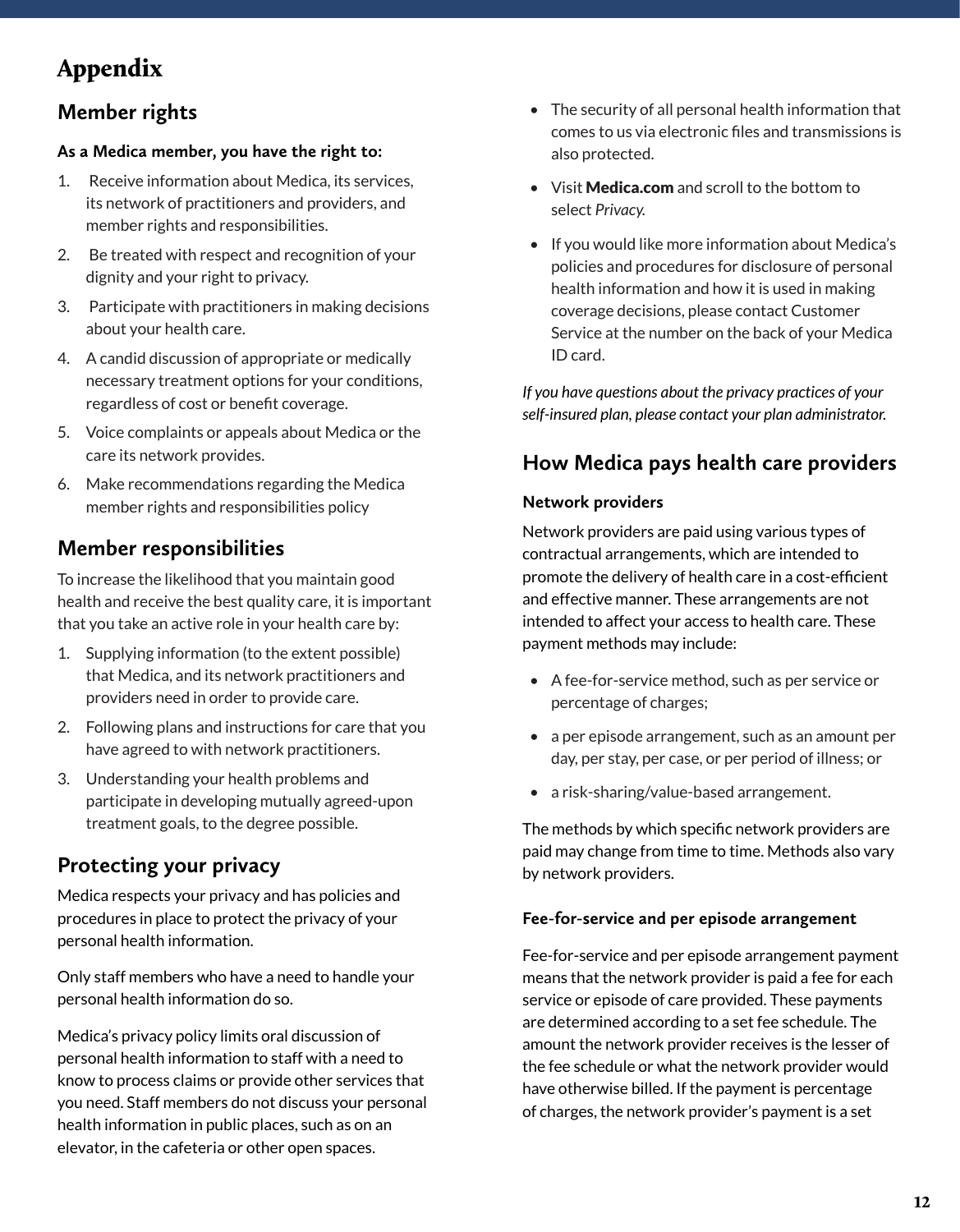percentage of the provider's billed charge. The amount paid to the network provider, less any applicable copayment, coinsurance or deductible, is considered to be payment in full.

#### **Risk-sharing and value-based arrangements**

Medica also has risk-sharing/value-based contracting arrangements with a number of providers. These contracts include various quality and efficiency measures designed to encourage high quality and efficient total care for members. Such arrangements may involve claims withhold and gain-sharing or risk-sharing arrangements between Medica and such providers. Amounts paid or returned under these arrangements are not considered when determining the amounts you must pay for health services under this certificate.

#### **Non-network providers**

When a service from a non-network provider is covered, the non-network provider is paid a fee for each covered service that is provided. This payment may be less than the charges billed by the nonnetwork provider. If this happens, members may be responsible for paying the difference, in addition to any applicable copayment, coinsurance, or deductible amounts.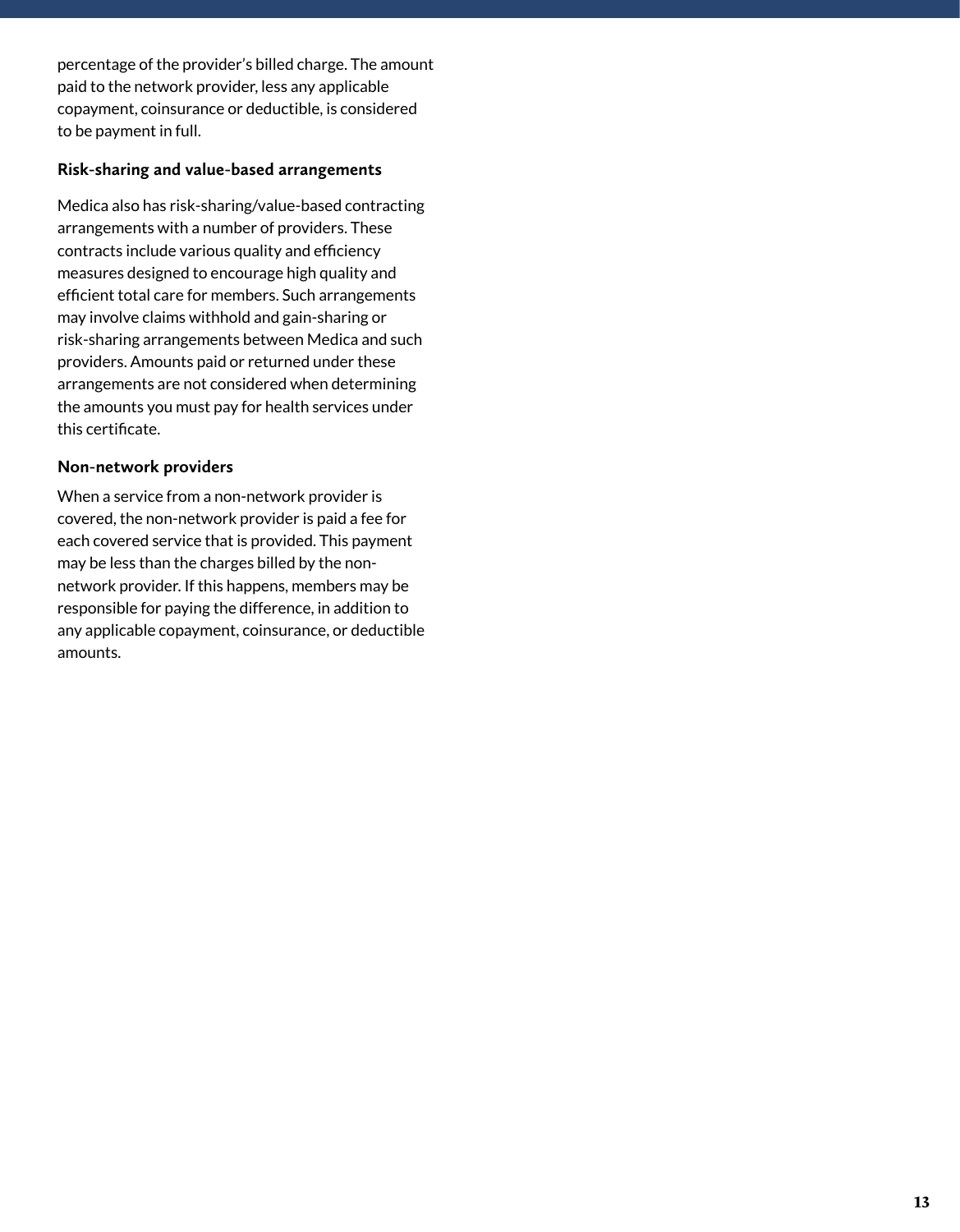# **Important phone numbers**

#### **Customer Service**

Customer Service is available to answer questions about your plan 7 a.m. - 8 p.m. CT, Monday through Friday (closed 8-9 a.m. Thursday) and 9 a.m. - 3 p.m. CT, Saturday.

#### **Please have your Medica ID card available when you call.**

- Call the number on the back of your ID card. Or call Medica's general Customer Service number at 952-992-1814 or (877) 252-5558 (TTY: 711).
- If you don't have an ID card and don't know your member ID number, simply stay on the line until after the recorded message and a representative will help you.
- Some plans have their own dedicated Customer Service phone number. If yours does, you'll find it on your ID card.

## **Behavioral Health Services**

If you or a family member needs mental health or substance abuse services, contact Medica Behavioral Health at (800) 848-8327 (TTY users call 711).

Please have your ID card available when you call.

## **Medica CallLink**

Medica CallLink® connects you with advisors and nurses. Get trusted answers, information and support for a wide range of health concerns.

Call the number on the back of your ID card 24 hours a day, seven days a week, or call (800) 962-9497 (TTY users call 711).